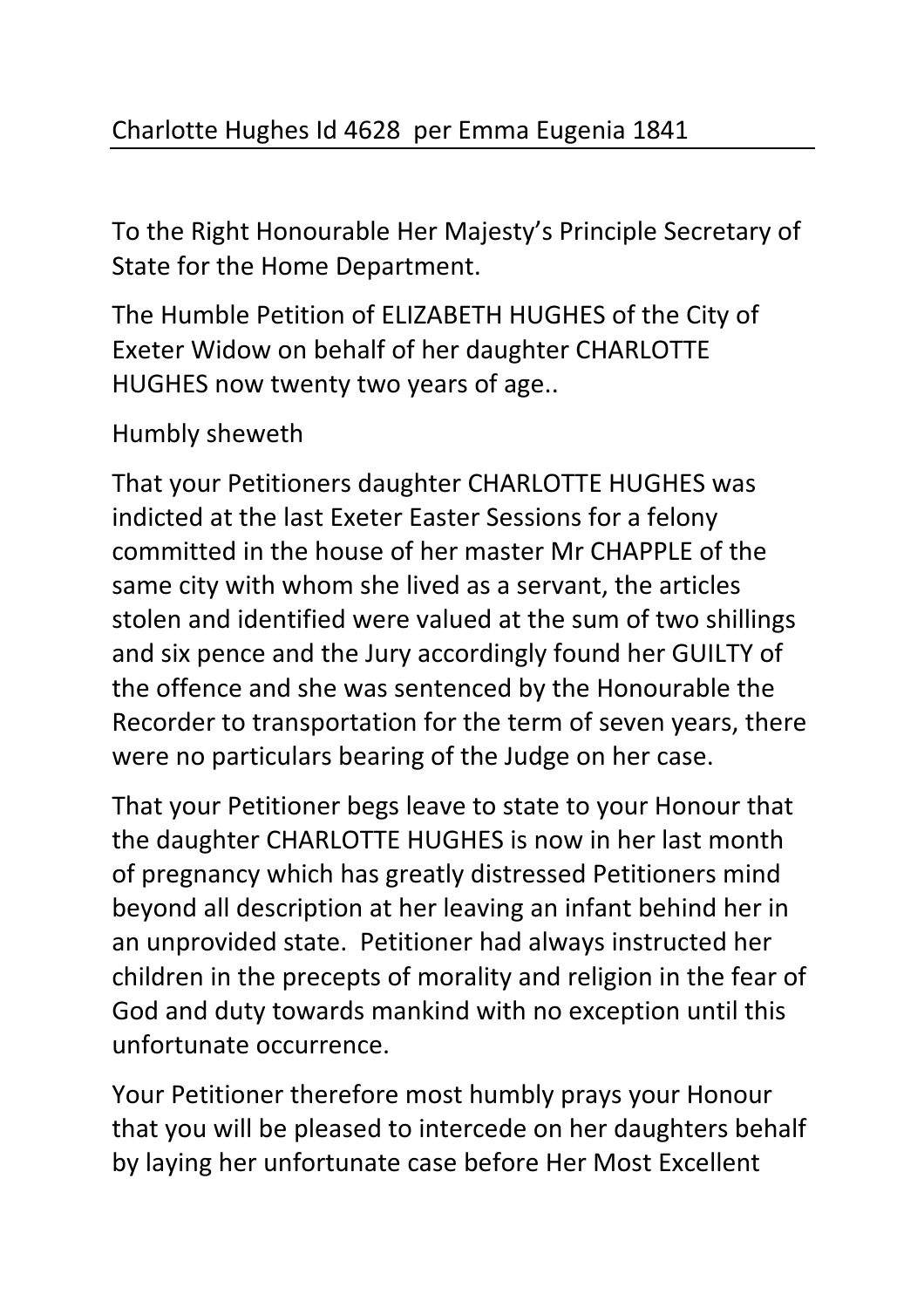Majesty for a remittance of her sentence from transportation to imprisonment for any period of time Her Most Gracious Majesty may be pleased to direct in Her Royal Judgement and humanity or so long as Her Most Gracious Majesty shall seem meet.

And your Petitioner as in duty bound will ever pray.

Elizabeth Hughes.

 $12^{th}$  July 1841

at Mrs Pengellys

3 Oakfiueld Place

Heavitree near Exeter.

---------------------------------------------------------------------------------

Charlotte Hughes

Aged 21 years

Place – Exeter Quarter Sessions

April 1841

Larceny by Servant

Sentence – 7 years transportation

Series – HO 18

Source – Home Office Criminal Petitions – Series II

Piece Number – 57

Gaol Report – Lived in service many years. In prison before charged with felony. Connections very indifferent. Her